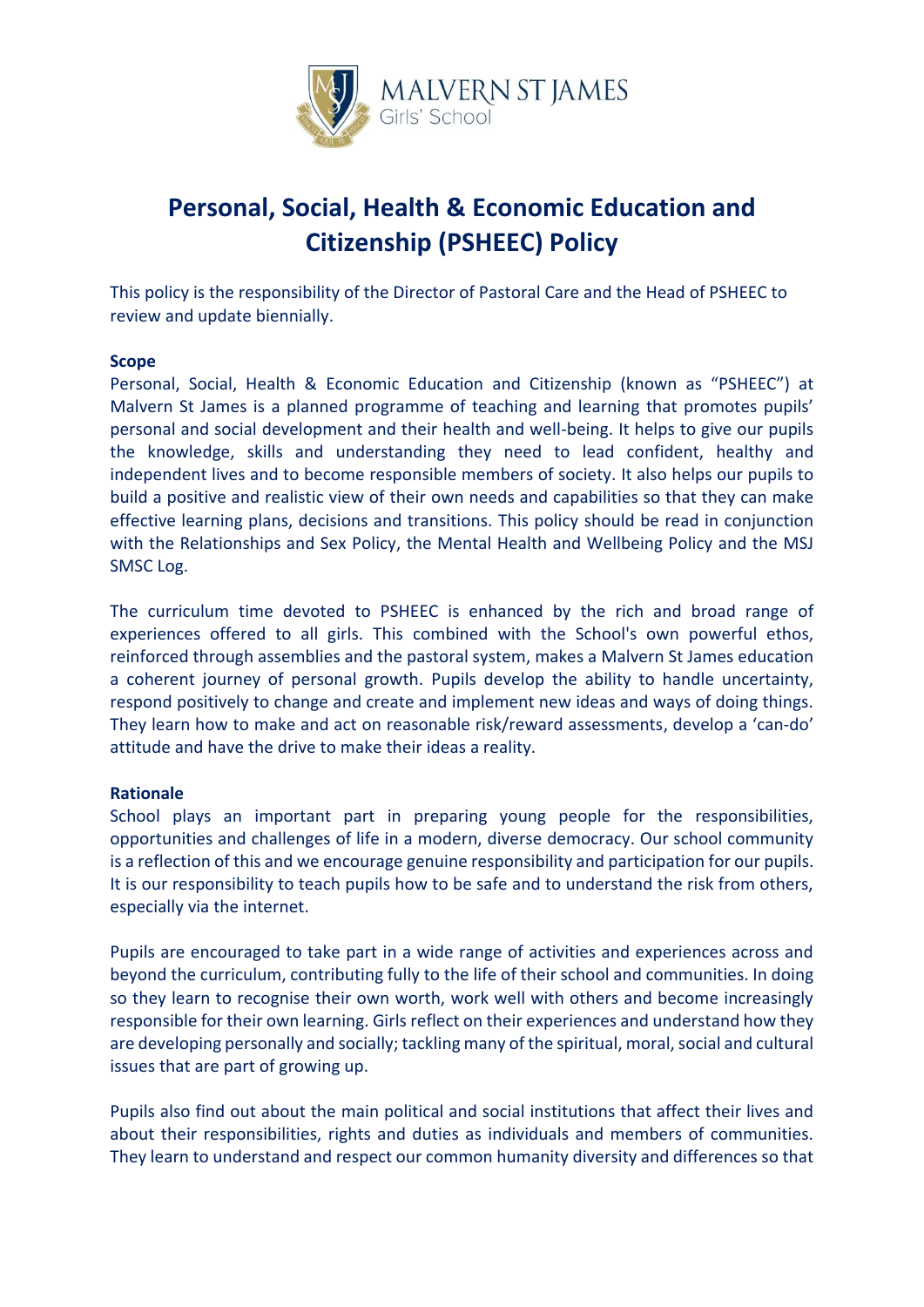they can go on to form the effective, fulfilling relationships that are an essential part of life and learning.

## **The delivery of PSHEEC is encapsulated within the whole school aims, where Malvern St James aims:**

- to teach pupils about upholding British Values
- to give pupils the knowledge, skills and understanding they need to lead confident, healthy, independent lives and to become informed, active, responsible citizens who make a positive contribution to society
- to provide, within a spiritual context, an all-round education for pupils which will enable them to maximise their potential
- to enable pupils to develop confidence and responsibility, and to encourage them to make the most of their abilities
- to equip pupils with the skills to make informed decisions about their health and wellbeing and the ability to make safe lifestyle choices
- to foster a sense of emotional resilience, both within and outside school
- to instil a culture of achievement that sets no limits in order that pupils pursue excellence, achieve success and acquire high self-esteem and confidence
- to encourage self-respect, respect for others, good manners, openness and honesty
- To enable pupils to develop good relationships and to respect the differences between people
- to prepare pupils to play an active part in our increasingly global society

## **Key Features**

PSHEEC for all pupils aims to provide opportunities to:

- develop their personal, social and life skills:
	- have respect for themselves and others
	- value the differences and similarities between people;
	- develop self-confidence and self-esteem, and make informed choices regarding personal and social issues;
	- know and understand what constitutes personal health and well-being
	- be aware of safety issues and manage risk in their own lives
	- understand British values
	- learn about E-Safety (see also E-Safety Policy)
	- build resilience to extremism and radicalisation
- encourage pupils to take responsibility for their own health and well-being
- acquire knowledge and understanding of important issues that may affect their lives and the lives of others;
- reflect on their experiences and learn from them;
- develop their own attitudes and values;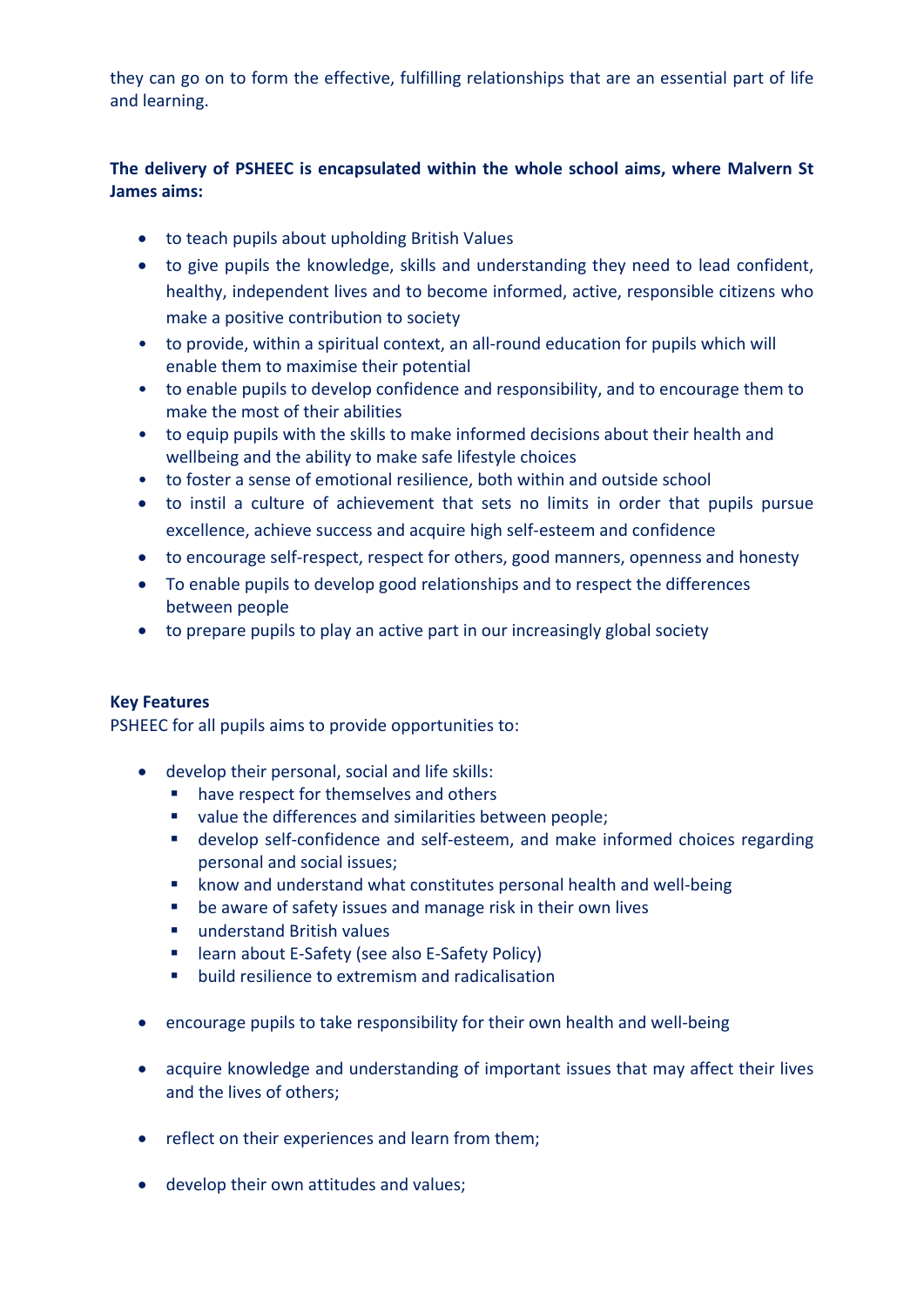- learn and discuss in a safe learning environment through the establishment of clear ground rules which are made explicit to the children and reinforced consistently.
- respect other people, local communities and the wider world;
- stimulate pupils to consider the part which they can play in the community, the country, Europe and the wider world;
- engage in active participation within the school, the local and the global community:
	- $\circ$  develop good relationships with other members of the school and wider community;
	- o be independent, self-disciplined and responsible members of society;
- understand basic principles of Citizenship:
	- o be positive and active members of a democratic society;
- develop their skills of enquiry and communication;
- prepare pupils for the world of employment.

## **PSHEEC Curriculum Provision**

The PSHEEC curriculum is divided into 5 strands

- Personal Health and Wellbeing
- Social Development
- Economic Wellbeing and Financial Capability
- Citizenship
- Relationships and Sex Education

Opportunities for learning and development in PSHEEC occur in many parts of School life and aspects of the PSHEEC curriculum can be seen in the schemes of work of many subjects. Assemblies are used to impart a whole school approach and Tutor Time enables teachers to discuss any issues with their class.

MSJ Prep PSHEEC is the responsibility of the Director of Pastoral Care. Each learning strand covers several different objectives, which relate to the National Curriculum objectives.

KS3, KS4 and KS5 PSHEEC is the Responsibility of the Head of PSHEEC, who is overseen by the Director of Pastoral Care and the Director of Teaching and Learning.

## **Whole School Approach**

Within this provision we also provide whole school initiatives which involve pupils in the life of the school and the wider community, these include, but are not limited to:

- Anti-Bullying Week and Anti-Bullying Ambassadors
- Safer Internet Day E-Safety Officer timetabled to speak to pupils, staff and parents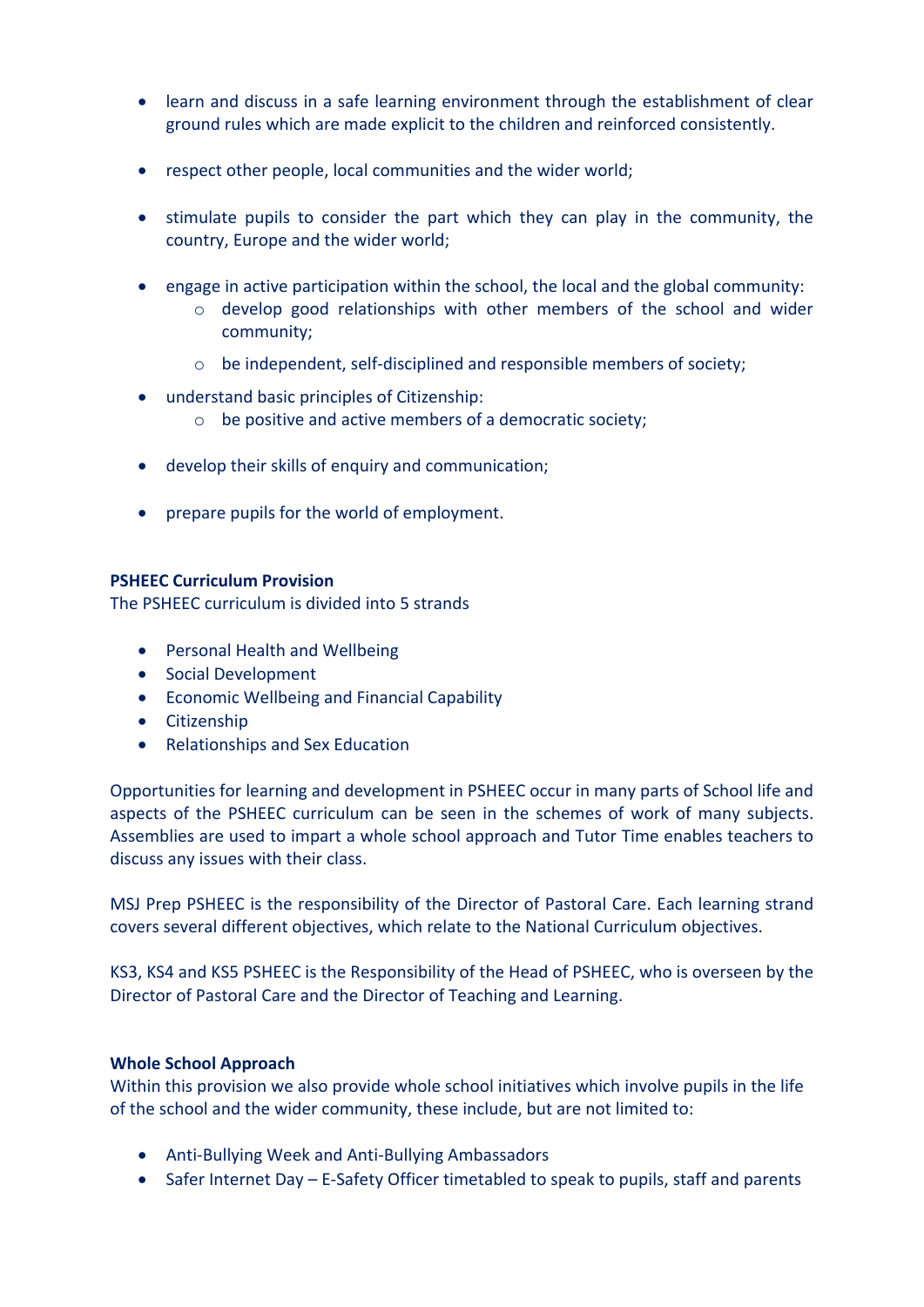- Drugs and Substance Abuse External Speaker is invited into School to speak to pupils, staff and parents
- Integrated E-Safety workshops encouraging pupils to take ownership of the digital device rules at school
- Workshops on building resilience to extremism and radicalisation
- Workshops on FGM
- Mental Health and Wellbeing Week
- Assemblies
- School Pupil Council Meetings
- Charities Committee which is made up from pupils and staff.
- Boarding Houses each house runs its own Charity Committee
- Sixth Form Prefects and Sixth Subject Mentors
- Ship System led by Year 13 Captains
- Year 7 and 8 Expressive Arts Week
- Year 11 Work Experience Week

## **Fundamental British Values**

#### **Democracy**

This is an important value at Malvern St James. We believe the voice of every student should be heard. Students are given the opportunity to have their voice heard through our School Council and Food Council meetings. Representatives from each Form (the Form Captains and Vice-captains) meet once a term to discuss issues, rules and school needs. Debates are held in many curriculum subjects, including English, Geography and RE.

Students can explain that in situations where choices are offered the majority will carry the vote. This is consolidated by the Mock Elections that take place for Year 9 students every year, where the whole school votes on their winning party.

## **The Rule of Law**

We promote the understanding that all people living in Britain are subject to laws and that rules need to be followed, both in and out of school. Students know and understand that there are consequences should these laws and rules be broken and that they are there for our protection.

Our class and whole school rules are established, explained and enforced consistently. For those who have individual behaviour plans, these are created with student contributions. We have agreed rewards and sanctions, through merits, distinctions and detentions, to bring about positive behaviour.

We welcome a range of outside visitors including our local Police Community Support Officer and educators on drugs and substance abuse, laws, and e-safety.

## **Individual Liberty**

Pupils are encouraged to make wise choices at MSJ, knowing that they are in a safe and supportive environment. We aim to empower girls through the development of their selfesteem, self-knowledge and self-confidence. The girls are given opportunities to show independence in learning and are encouraged to think for themselves. Pupils are able to exercise their rights, personal freedoms and responsibilities, and they are advised on how to exercise them safely, for example through e-safety teaching. There are also opportunities to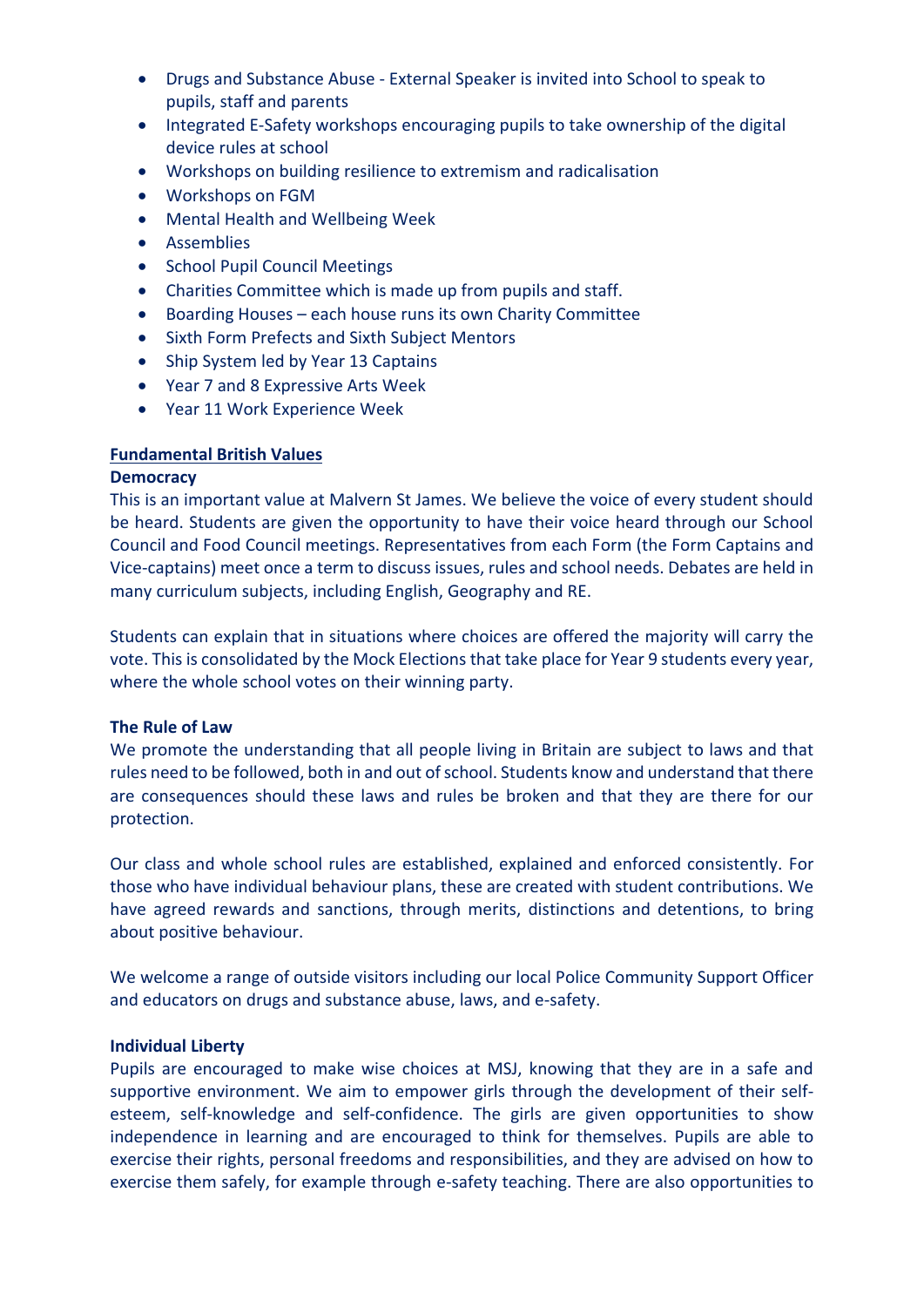become a Digital Leader, an Anti-Bullying Ambassador and to participate in Expressive Arts Week, Mock Elections and Debating.

## **Mutual Respect and tolerance of those with different Faiths and Beliefs**

Mutual respect is an important value at Malvern St James and we are committed to paying particular regard to the protective characteristics as set out in 2010 Equality Act. All members of the School community are expected to treat each other with respect. Behavioural targets focus on respecting each other, staff and property. All class discussions and conversations reinforce mutual respect; a value at the heart of PSHEEC teaching and in all of our subject teaching.

We expect tolerance of those with different faiths and beliefs and enhance pupils' understanding of their place in a culturally diverse society. We provide pupils with opportunities to experience diversity through targeted teaching; for instance, through our MSJ Newsflash items. Religious Studies lessons provide education about different faiths and there are many opportunities to visit to places of worship.

#### **Procedure and strategies for delivering PSHEEC**

PSHEEC education at Malvern St James is delivered through a 'spiral curriculum'. Pupils are taught a series of recurring themes, each lasting several lessons, which are delivered every year. Each year, the content is built upon and the level of explanation and content increases with the maturity and lifestyle of the girls. It is taught by Form Tutors, External Speakers and specialist staff for particular areas such as Health Education.

#### **Relationship and Sex Education**

This is taught in accordance with the DfE requirements as introduced in 2019. For more information on this, please refer to the Relationships and Sex Education Policy.

#### **Establishing a Secure and Sensitive Learning Environment**

We create a safe and supportive learning environment by setting ground rules for PSHEEC lessons and tutor time, ensuring there is no judgement and educating pupils to respect each other. Form Tutors are given an outline of the course, including any sensitive content, in advance, so that they can prepare their pupils if it is necessary to do so, in line with each girl's particular needs. Teachers seek to establish a classroom climate in which all pupils are free from any fear of expressing reasonable points of view that contradict those held either by their class teacher or their peers. Pupils are regularly reminded about the potential risk posed by others, especially in the online environment.

#### **Differentiation**

We will identify each girl's starting point by providing activities aimed to highlight what she already knows. Teachers use this information to tailor sessions and provide specific and targeted PSHEEC education.

When PSHEEC material is delivered by the Form Tutor, there are a variety of ways that differentiation is achieved. Pupils may be divided into mixed groups, created using knowledge and understanding of each groups' breadth of ability and characteristics. When delivering certain topics, teachers are aware of cultural differences and understanding. Pupils from different backgrounds and nationalities are encouraged to mix with one another and groups are urged to develop stimulated and unbiased discussions.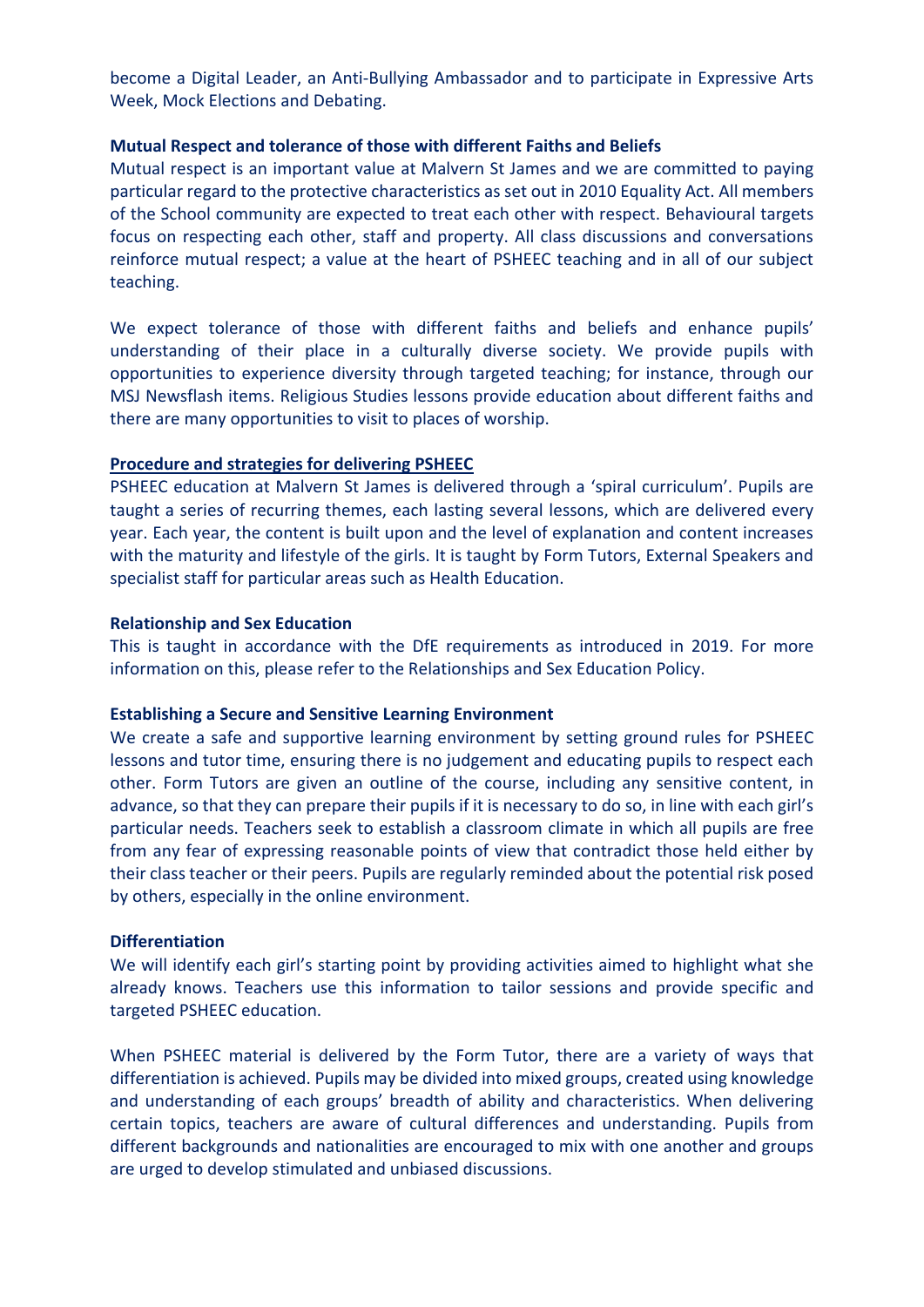Teaching will take into account the age, ability, maturity and cultural backgrounds of our pupils (including an awareness of those with English as a second language) to ensure that all can fully access PSHEEC curriculum.

A safe environment for discussion of sensitive topics is always ensured and it is made clear to pupils that they do not have to take in discussing any topic which causes them discomfort.

#### **Evaluation**

Feedback is sought from pupils and staff on a termly or by topic basis.

#### **Induction of New Staff**

The Heads of Subjects are responsible for ensuring that new members of the department are introduced to the departmental policy and understand the aims and mechanisms of the department.

#### **Resources**

The Heads of Subjects have copies of new publications, leaflets and DVDs which are available to staff and pupils on request from the Head of PSHEEC. The department uses the Health Centre staff and the Mental Health and Wellbeing Lead to deliver sessions that suit their specialities. The department also finances external guest speakers. The Head of Careers plays an important part in the PSHEEC programme at Malvern St James.

#### **PSHEEC Education in MSJ Prep**

The Director of Pastoral Care has overall curriculum responsibility for the structure and organisation of PSHEEC within and across EYFS, Key Stage 1 and Key Stage 2.

Curriculum provision is one period per week and there are cross-curricular links to Fundamental British Value, Citizenship and Spiritual, Moral, Social and Cultural themes, along with and other PSHEEC Education references in subject schemes of work.

PSHEEC is also addressed on a daily basis as questions and incidents arise and Form Teachers may choose to hold an additional Circle-Time session in response to a particular event or issue.

Form, Prep and Whole School assemblies, along with Collective Worship, provide daily opportunities to enhance pupils' spiritual, moral, social and cultural development, promoting our School's values and celebrating achievement.

## **PSHEEC Education in the Senior School**

Pupils are taught in class groups by their teacher and through whole school incentives such as assemblies and for external speakers. A variety of teaching techniques, contribution to thinking skills, resources and learning styles are used throughout the lessons. Tutors are also welcome to adapt resources and change the method of delivery to something they see as more appropriate for their group.

## **Cross-Curricular Themes**

In addition to PSHEEC lessons, issues are tackled within other curriculum areas and activities. A cross-curricular spreadsheet has been completed by every department to identify where they address areas of PSHEEC under the following headings: